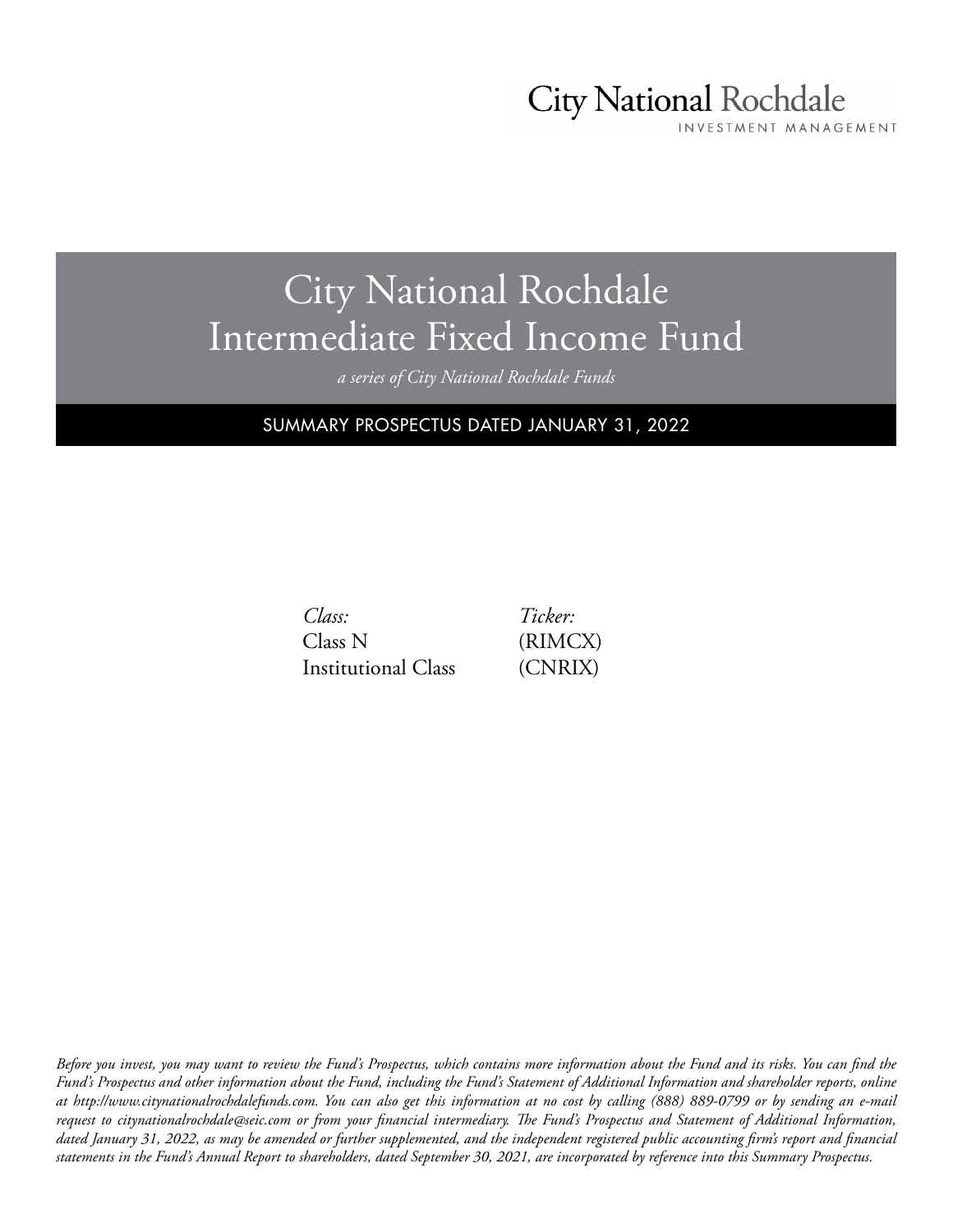### City National Rochdale Intermediate Fixed Income Fund

#### INVESTMENT GOALS

The City National Rochdale Intermediate Fixed Income Fund (the "Intermediate Fixed Income Fund" or the "Fund") seeks current income and, to the extent consistent with this goal, capital appreciation.

#### FEES AND EXPENSES OF THE FUND

This table describes the fees and expenses that you may pay if you buy, hold, and sell shares of the Intermediate Fixed Income Fund. You may pay other fees, such as brokerage commissions and other fees to financial intermediaries, which are not reflected in the table and example below.

#### **Annual Fund Operating Expenses**

(expenses that you pay each year as a percentage of the value of your investment)

|                                      | <b>Institutional Class</b> | Class N |
|--------------------------------------|----------------------------|---------|
| Management Fees                      | 0.40%                      | 0.40%   |
| Distribution (12b-1) Fee             | None                       | 0.25%   |
| Other Expenses                       |                            |         |
| Shareholder Servicing Fee            | None                       | 0.25%   |
| Other Fund Expenses                  | 0.27%                      | 0.28%   |
| <b>Total Other Expenses</b>          | 0.27%                      | 0.53%   |
| Acquired Fund Fees and Expenses      | 0.04%                      | 0.04%   |
| Total Annual Fund Operating Expenses | 0.71%                      | 1.22%   |

#### EXAMPLE

This Example is intended to help you compare the cost of investing in the Intermediate Fixed Income Fund with the cost of investing in other mutual funds.

The Example assumes that you invest \$10,000 in the Fund for the time periods indicated and then redeem all of your shares at the end of those periods. The Example also assumes that your investment has a 5% return each year and that the Fund's operating expenses remain the same. Although your actual costs may be higher or lower, based on these assumptions, your costs would be:

|                     | 1 Year |               | 3 Years | 5 Years | 10 Years |
|---------------------|--------|---------------|---------|---------|----------|
| Institutional Class | 73     | $\mathcal{S}$ | 227     | -395    | 883      |
| Class N             | 124    | S             | 387     | 670     | \$1,477  |

#### PORTFOLIO TURNOVER

The Fund pays transaction costs, such as commissions, when it buys and sells securities (or "turns over" its portfolio). A higher portfolio turnover rate may indicate higher transaction costs and may result in higher taxes when Fund shares are held in a taxable account. These costs, which are not reflected in annual fund operating expenses or in the example, affect the Fund's performance. During its most recent fiscal year, the portfolio turnover rate of the Fund was 74% of the average value of its portfolio.

#### PRINCIPAL INVESTMENT STRATEGIES

Under normal conditions, the Intermediate Fixed Income Fund invests at least 80% of its net assets (plus any borrowings for investment purposes) in fixed income securities. The Fund's investments in fixed income securities consist primarily of fixed rate and variable rate corporate debt obligations, debt obligations of the U.S. Government and its agencies, municipal securities, bank obligations, commercial paper, repurchase agreements and Eurodollar obligations. In investing its assets, the Fund seeks to purchase debt obligations of corporate and government issuers that provide an attractive rate of current income or provide for an attractive return based on the maturity, duration, and credit quality of the issuer relative to comparable issuers included in the Bloomberg Intermediate U.S. Government/Credit Bond Index. The Fund also invests in bank loans and agency and non-agency mortgage-backed securities and asset-backed securities.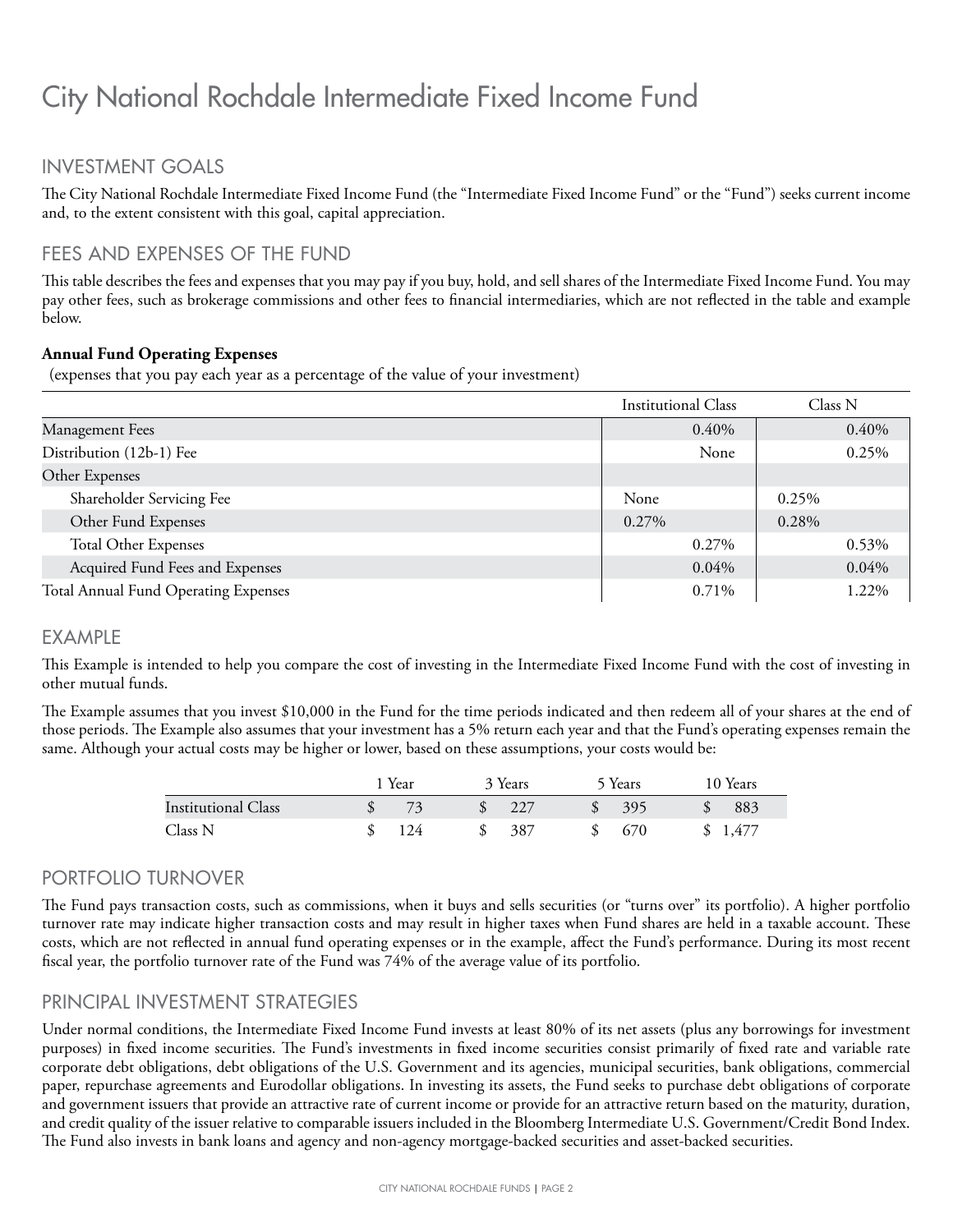Under normal market conditions, the Fund's assets will principally be invested in investment grade fixed-income securities (i.e., obligations rated BBB- or better by Standard & Poor's or Baa3 or better by Moody's, or if unrated, determined by the Fund's investment adviser, City National Rochdale, LLC (the "Adviser"), to be of equal quality). The Fund may also invest a portion of its assets in fixed-income securities rated below investment grade (commonly known as "junk" bonds). Although the Adviser considers credit ratings in selecting investments for the Fund, the Adviser bases its investment decision for a particular instrument primarily on its own credit analysis and not on a credit rating by a nationally recognized statistical rating organization. The Adviser considers, among other things, the issuer's financial resources and operating history, its sensitivity to economic conditions and trends, its debt maturity schedules and borrowing requirements, and relative values based on anticipated cash flow, interest and asset coverage. The Adviser expects that the average credit quality of the Fund will be BBB or higher.

The Fund seeks to have an average portfolio maturity and duration between three and ten years, as such debt obligations generally pay a higher rate of current income than shorter maturity debt obligations. The Adviser expects the Fund to maintain a dollar-weighted average maturity and average duration similar to those of the Bloomberg Intermediate U.S. Government/Credit Bond Index (which are 4.08% and 4.05%) respectively, as of December 31, 2021, but may position the Fund's portfolio to be longer or shorter based on the Adviser's outlook with respect to interest rates.

The Fund may continue to own a security as long as the dividend or interest yields satisfy the Fund's goals, the credit quality meets the Adviser's fundamental criteria and the Adviser believes the valuation is attractive and industry trends remain favorable. Generally, in determining whether to sell a security, the Adviser uses the same type of analysis that it uses when buying securities to determine whether the security continues to be a desirable investment for the Fund, including consideration of the security's current credit quality. The Adviser may also sell a security to reduce the Fund's holding in that security, to take advantage of what the it believes are more attractive investment opportunities or to raise cash.

#### PRINCIPAL RISKS OF INVESTING IN THE FUND

As with any mutual fund, there are risks to investing. Neither the Intermediate Fixed Income Fund nor the Adviser can guarantee that the Fund will meet its investment goals. The Fund will expose you to risks that could cause you to lose money. Here are the principal risks to consider:

**Market Risk** – The market price of a security may move up and down, sometimes rapidly and unpredictably, due to general market conditions such as overall economic trends or events, government actions, market disruptions caused by trade disputes or other factors, political factors, adverse investor sentiment, or local, regional or global events such as epidemics, pandemics or other public health issues. These fluctuations may cause a security to be worth less than the price originally paid for it, or less than it was worth at an earlier time. Market risk may affect a single issuer, industry or sector of the economy, or the market as a whole. The value of the Fund's investments may decline in tandem with a drop in the overall value of the stock market based on negative developments in the U.S. and global economies. Adverse market conditions may be prolonged and may not have the same impact on all types of securities.

**Market Risk of Fixed Income Securities** – The prices of fixed income securities respond to economic developments, particularly interest rate changes, as well as to perceptions about the creditworthiness of individual issuers, including governments. Generally, fixed income securities decrease in value if interest rates rise and increase in value if interest rates fall, with lower rated and longer-maturity securities more volatile than higher rated and shorter-maturity securities. Additionally, especially during periods of declining interest rates, borrowers may pay back principal before the scheduled due date, requiring the Fund to replace a particular loan or bond with another, lower-yield security.

**Recent Market Events** – The pandemic of the novel coronavirus respiratory disease designated COVID-19 has resulted in extreme volatility in the financial markets, a domestic and global economic downturn, severe losses, particularly to some sectors of the economy and individual issuers, and reduced liquidity of many instruments. There have also been significant disruptions to business operations, including business closures; strained healthcare systems; disruptions to supply chains and employee availability; large fluctuations in consumer demand; and widespread uncertainty regarding the duration and long-term effects of the pandemic. The pandemic may result in domestic and foreign political and social instability, damage to diplomatic and international trade relations, and continued volatility and/or decreased liquidity in the securities markets. Some interest rates are very low and in some cases yields are negative. Governments and central banks, including the Federal Reserve in the United States, are taking extraordinary and unprecedented actions to support local and global economies and the financial markets. This and other government intervention into the economy and financial markets to address the pandemic may not work as intended, particularly if the efforts are perceived by investors as being unlikely to achieve the desired results. Rates of inflation have also recently risen, which could adversely affect economies and markets. In addition, the COVID-19 pandemic, and measures taken to mitigate its effects, could result in disruptions to the services provided to the Fund by its service providers. Other market events like the COVID-19 pandemic may cause similar disruptions and effects.

**Issuers** – The Fund may be adversely affected if the issuers of securities that the Fund holds do not make their principal or interest payments on time. In addition, the Fund may incur costs and may be hindered or delayed in enforcing its rights against an issuer.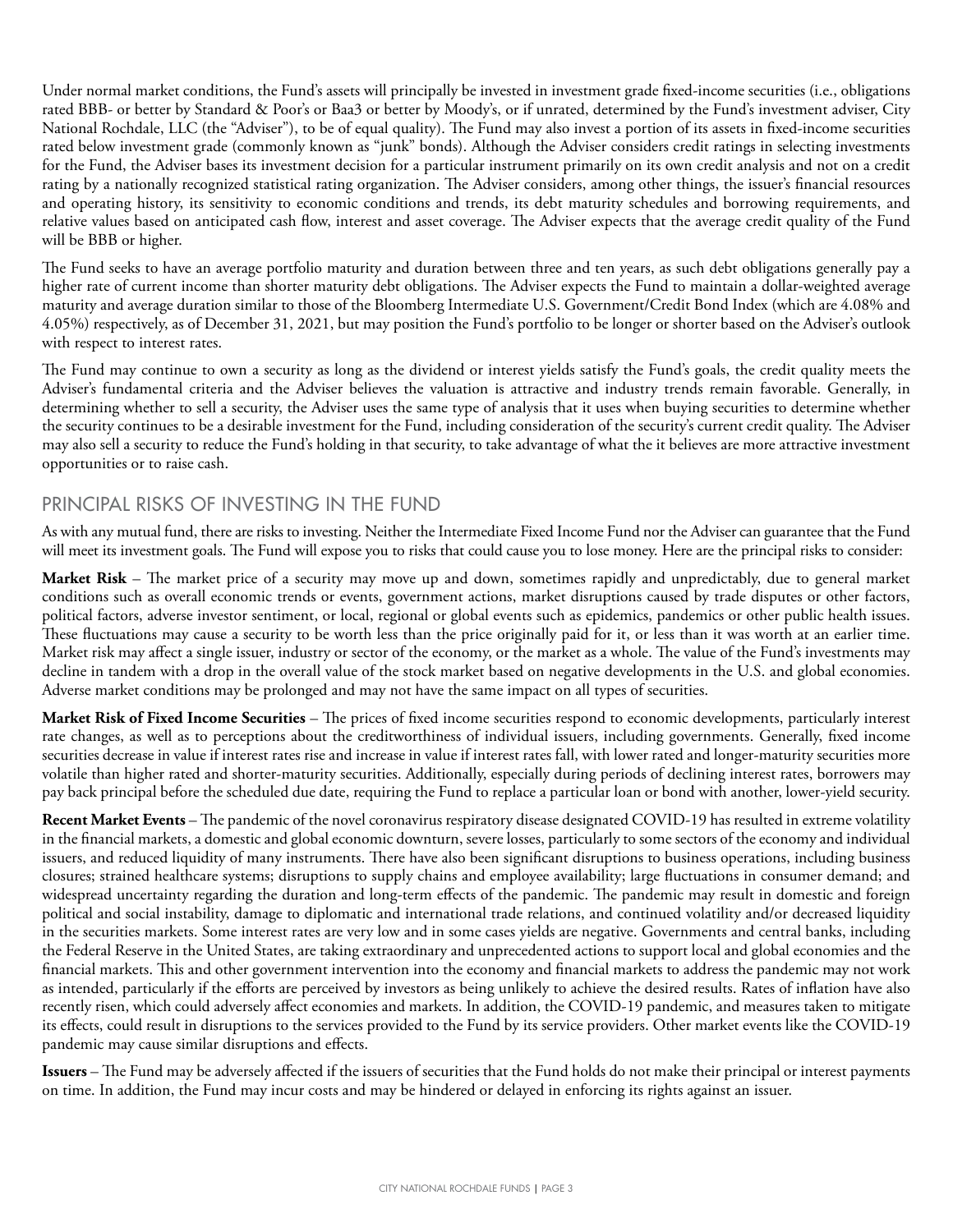**Municipal Securities** – U.S. state and local governments issuing municipal securities held by the Fund rely on revenues including taxes and revenues from public and private projects to pay interest and principal on municipal debt. The payment of principal and interest on these obligations may be adversely affected by a variety of factors at the state or local level, including poor statewide or local economic results, changing political sentiments, legislation, policy changes or voter-based initiatives, erosion of the tax base or revenues of the state or one or more local governments, natural disasters, or other economic or credit problems.

**High Yield ("Junk") Bonds** – High yield bonds involve greater risks of default, downgrade, or price declines and are more volatile than investment grade securities. Issuers of high yield bonds may be more susceptible than other issuers to economic downturns and are subject to a greater risk that the issuer may not be able to pay interest or dividends and ultimately to repay principal upon maturity. Discontinuation of these payments could have a substantial adverse effect on the market value of the security, and could result in losses for the Fund.

**Credit** – Changes in the credit quality rating of a security or changes in an issuer's financial condition can affect the Fund. A default on a security held by the Fund could cause the value of your investment in the Fund to decline. Investments in bank loans and lower rated debt securities involve higher credit risks. There is a relatively higher risk that the issuer of such loans or debt securities will fail to make timely payments of interest or principal, or go bankrupt. Credit risk may be high for the Fund because it invests in lower rated investment quality fixed income securities.

**Interest Rates** – The value of fixed income securities will fall if interest rates rise. Fixed income securities with longer maturities generally entail greater interest rate risk than those with shorter maturities. The Fund's yield typically moves in the same direction as movements in short-term interest rates, although it does not do so as quickly. Recent and potential future changes in monetary policy made by central banks and governments are likely to impact the level of interest rates.

**Management** – The Fund's performance depends on the Adviser's skill in making appropriate investments. As a result, the Fund's investment strategies may not work as intended or otherwise fail to produce the desired results, and the Fund may underperform the markets in which it invests or similar funds.

**Extension** – Rising interest rates can cause the average maturity of the Fund's holdings of mortgage-backed or other pass-through securities to lengthen unexpectedly due to a drop in prepayments. This would increase the sensitivity of the Fund to rising rates and the potential for price declines of portfolio securities.

**Prepayments** – As a general rule, prepayments of principal of loans underlying mortgage-backed or other pass-through securities increase during a period of falling interest rates and decrease during a period of rising interest rates. In periods of declining interest rates, as a result of prepayments the Fund may be required to reinvest its assets in securities with lower interest rates. In periods of increasing interest rates, the securities subject to prepayment risk held by the Fund may exhibit price characteristics of longer-term debt securities.

**Privately Placed and Restricted Securities Risk** – Privately placed and restricted securities, including those that are normally purchased pursuant to Rule 144A or Regulation S under the Securities Act of 1933, as amended (the "1933 Act"), may be considered illiquid. Privately placed and restricted securities typically may be resold only to qualified institutional buyers, or in a privately negotiated transaction, or to a limited number of purchasers, or in limited quantities after they have been held for a specified period of time and other conditions are met for an exemption from registration. Because there may be relatively few potential purchasers for such securities, especially under adverse market conditions or in the event of adverse changes in the financial condition of the issuer, the Fund may find it more difficult to sell such securities when it may be advisable to do so or it may be able to sell such securities only at prices lower than if such securities were more widely held and traded. The absence of an active trading market may also make it difficult to determine the fair value of such securities for purposes of computing the Fund's net asset value.

**Liquidity** – Bank loans, high-yield bonds, floating rate securities and lower rated securities may experience illiquidity, particularly during certain periods of financial or economic distress, causing the value of the Fund's investments to decline. It may be more difficult for the Fund to sell its investments when they are less liquid or illiquid, and the Fund may receive less than expected. Additionally, one or more of the instruments in which the Fund invests may be permanently illiquid in nature and market prices for these instruments are unlikely to be readily available at any time. In the absence of readily available market prices or, as may be the case for certain illiquid asset-backed investments, the absence of any pricing service or observable pricing inputs, the valuation process will depend on the evaluation of factors such as prevailing interest rates, creditworthiness of the issuer, the relative value of the cash flows represented by the underlying assets and other factors. The sales price the Fund may receive for an illiquid security may differ from the Fund's valuation of the illiquid security.

**Bank Loans** – Bank loans are not traded on an exchange and purchasers and sellers of bank loans generally rely on market makers, typically the administrative agent under a bank loan, to effect private sales transactions. As a result, bank loans may have relatively less liquidity than other types of fixed income assets, and the Fund may be more likely to incur losses on the sale of bank loans than on other, more liquid, investments. Loan instruments may not be readily marketable and may be subject to restrictions on resale. In some cases, negotiations involved in disposing of loans may require weeks to complete. Thus, transactions in loan instruments may take longer than seven days to settle. This could pose a liquidity risk to the Fund and, if the Fund's exposure to such investments is substantial, could impair the Fund's ability to meet shareholder redemptions in a timely manner.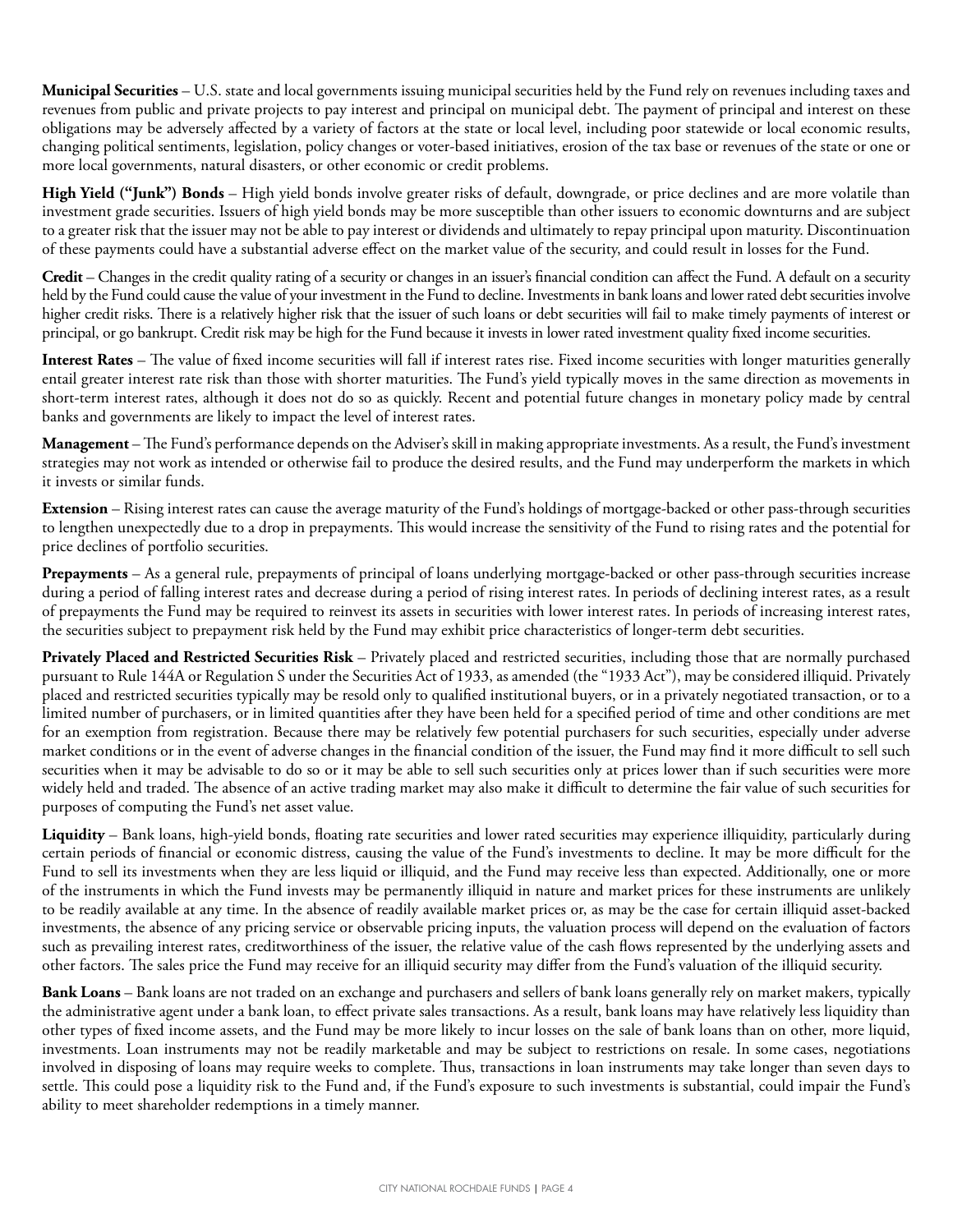**LIBOR Risk** – Many financial instruments, financings or other transactions to which the Fund may be a party use or may use a floating rate based on the London Interbank Offered Rate ("LIBOR"). In July 2017, the Financial Conduct Authority, the United Kingdom's financial regulatory body, announced that after 2021 it will cease its active encouragement of banks to provide the quotations needed to sustain LIBOR. In March 2021, the administrator of LIBOR announced a delay in the phase out of the majority of U.S. Dollar LIBOR publications until June 30, 2023, although the remainder of LIBOR publications ended on December 31, 2021. The unavailability and/ or discontinuation of LIBOR could have adverse impacts on newly issued financial instruments and existing financial instruments that reference LIBOR. While some instruments may contemplate a scenario in which LIBOR is no longer available by providing for an alternative rate setting methodology, not all instruments may have such provisions and there is uncertainty regarding the effectiveness of any alternative methodology. In addition, the unavailability or replacement of LIBOR may affect the value, liquidity or return on certain Fund investments and may result in costs incurred in connection with closing out positions and entering into new trades. The potential effect of the transition away from LIBOR on the Fund or the financial instruments in which the Fund invests cannot yet be determined and may adversely affect the Fund's performance or net asset value.

**Rating Agencies** – Credit ratings are issued by rating agencies, which are private entities that provide ratings of the credit quality of debt obligations. A credit rating is not an absolute standard of quality, but rather a general indicator that reflects only the view of the originating rating agency. If a rating agency revises downward or withdraws its rating of a security in which the Fund invests, that security may become less liquid or may lose value. Rating agencies are subject to an inherent conflict of interest because they are often compensated by the issuers of the securities they rate.

**Defensive Investments** – During unusual economic or market conditions, or for temporary defensive or liquidity purposes, the Fund may invest up to 100% of its assets in cash or cash equivalents that would not ordinarily be consistent with the Fund's investment goals.

**Redemptions** – The Fund may experience heavy redemptions, particularly during periods of declining or illiquid markets, that could cause the Fund to liquidate its assets at inopportune times or at a loss or depressed value. Redemption risk is greater to the extent that the Fund has investors with large shareholdings, short investment horizons, or unpredictable cash flow needs.

**Cybersecurity Risk** – Cybersecurity incidents may allow an unauthorized party to gain access to Fund assets, customer data (including private shareholder information), or proprietary information, or cause the Fund, the Adviser, and/or other service providers (including custodians, sub-custodians, transfer agents and financial intermediaries) to suffer data breaches, data corruption or loss of operational functionality. In an extreme case, a shareholder's ability to exchange or redeem Fund shares may be affected. Issuers of securities in which the Fund invests are also subject to cybersecurity risks, and the value of those securities could decline if the issuers experience cybersecurity incidents.

**Conflicts of Interest** – The Adviser and its affiliates are engaged in a variety of businesses and have interests other than that of managing the Fund. The broad range of activities and interests of the Adviser and its affiliates gives rise to actual, potential and perceived conflicts of interest that could affect the Fund and its shareholders.

An investment in the Fund is not a deposit of City National Bank or Royal Bank of Canada and is not insured or guaranteed by the Federal Deposit Insurance Corporation or any other government agency.

#### PERFORMANCE

The Fund's predecessor, the Rochdale Intermediate Fixed Income Portfolio, commenced operations on December 31, 1999, as a series of Rochdale Investment Trust, a Delaware statutory trust (the "Predecessor Fund"). The Intermediate Fixed Income Fund commenced operations on March 29, 2013, and offered shares of the Fund for public sale on April 1, 2013, after the reorganization of the Predecessor Fund into the Fund. The Fund has adopted investment goals and investment strategies and policies identical to those of the Predecessor Fund.

The bar chart and the performance table that follow illustrate some of the risks and volatility of an investment in the Intermediate Fixed Income Fund by showing the changes in the Fund's performance from year to year and by showing the Fund's average annual total returns for the indicated periods. Of course, the Fund's past performance does not necessarily indicate how the Intermediate Fixed Income Fund will perform in the future. Call (888) 889-0799 or visit www.citynationalrochdalefunds.com to obtain updated performance information.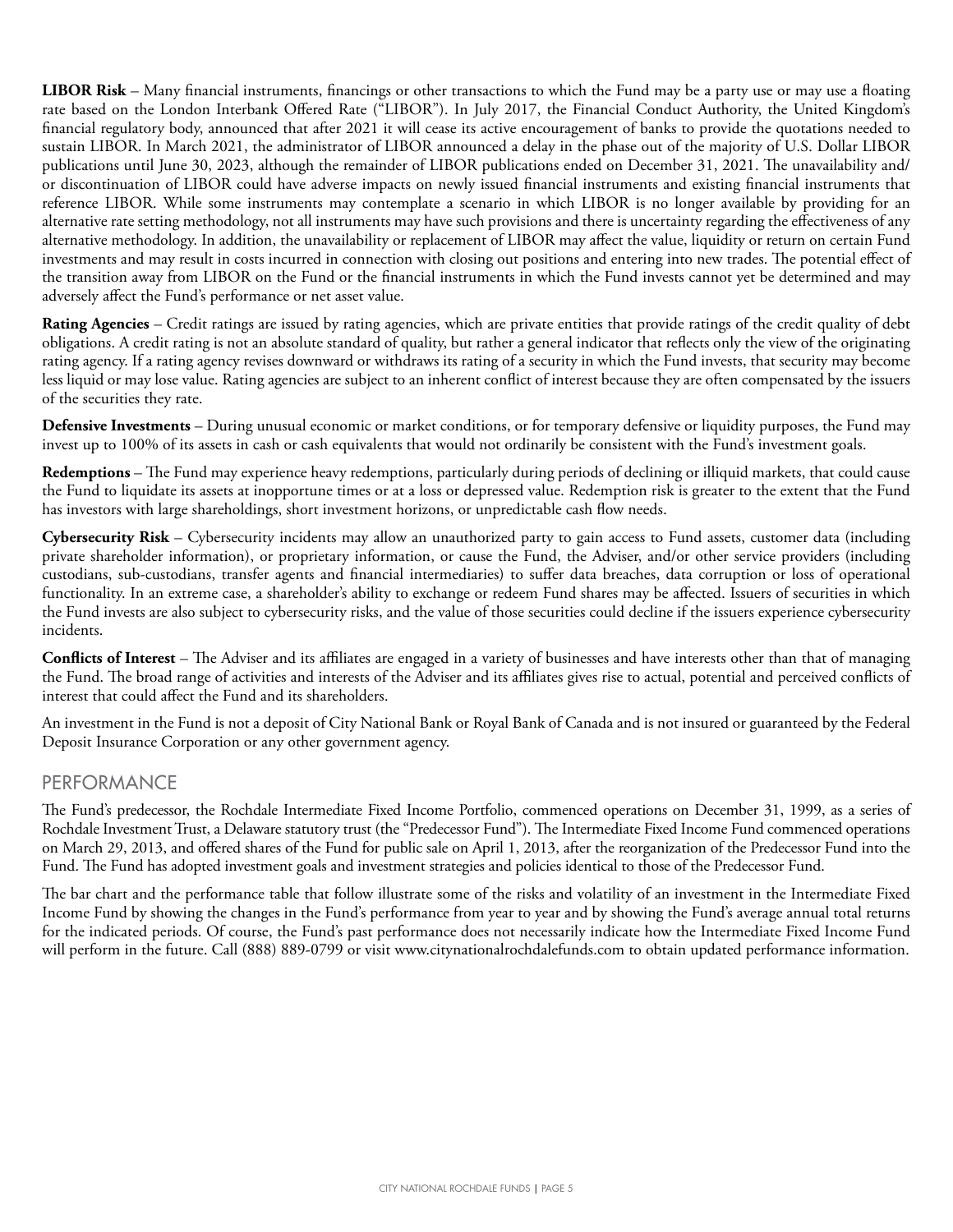In the bar chart and the performance table, the performance results prior to March 29, 2013, are for the Predecessor Fund. Institutional Class shares and Class N shares of the Intermediate Fixed Income Fund and the Predecessor Fund shares would have substantially similar annual returns because the shares are invested in the same portfolio of securities. Unless otherwise indicated, the bar chart and the performance table assume reinvestment of dividends and distributions. This bar chart shows the performance of the Intermediate Fixed Income Fund's Class N shares based on a calendar year.



This table shows the average annual total returns of each class of the Intermediate Fixed Income Fund for the periods ended December 31, 2021. The table also shows how the Fund's performance compares with the returns of indices comprised of investments similar to those held by the Fund.

#### **Average Annual Total Returns**

| (for the periods ended December 31, 2021)                                                                       | One Year  | Five Years | Ten Years |
|-----------------------------------------------------------------------------------------------------------------|-----------|------------|-----------|
| $Class N^{(1)}$                                                                                                 |           |            |           |
| Return Before Taxes                                                                                             | $-2.04\%$ | 2.58%      | 2.65%     |
| Return After Taxes on Distributions                                                                             | $-3.12\%$ | 1.69%      | 1.70%     |
| Return After Taxes on Distributions and Sale of Fund Shares                                                     | $-0.74\%$ | 1.65%      | 1.66%     |
| Institutional Class <sup>(2)</sup>                                                                              |           |            |           |
| Return Before Taxes                                                                                             | $-1.54\%$ | 3.09%      | 3.07%     |
| Bloomberg U.S. Intermediate Government/Credit Bond Index<br>(Reflects no deduction for fees, expenses or taxes) | $-1.44\%$ | 2.91%      | 2.38%     |

(1) Performance shown for periods prior to March 29, 2013, reflects that of the Predecessor Fund's Class N shares.

(2) Institutional Class shares of the Fund were first offered on December 21, 2013. Performance shown for periods between March 29, 2013, and December 21, 2013, reflect the performance of the Class N shares of the Fund. Performance shown for periods prior to March 29, 2013, reflect the performance of the Predecessor Fund's Class N shares.

After-tax returns are calculated using the historical highest individual federal marginal income tax rates and do not reflect the impact of state and local taxes. Actual after-tax returns depend on an investor's tax situation and may differ from those shown. The after-tax returns shown are not relevant to investors who hold their Fund shares through tax-deferred arrangements, such as 401(k) plans or individual retirement accounts.

#### INVESTMENT ADVISER

City National Rochdale, LLC

#### PORTFOLIO MANAGERS

Charles Luke, Managing Director and Senior Portfolio Manager of the Adviser, and David Krouth, Portfolio Manager of the Adviser, are primarily responsible for the day-to-day management of the Fund and have served as portfolio managers for the Fund since 2020 and 2015, respectively.

#### PURCHASE AND SALE OF FUND SHARES

Shares of the Intermediate Fixed Income Fund may be purchased, redeemed or exchanged through the Fund's transfer agent or through an approved broker-dealer or other financial institution (each an "Authorized Institution"). Institutional Class shares of the Fund will be available only to fiduciary, advisory, agency, custodial and other similar accounts maintained at City National Bank which meet the minimum initial investment requirement of \$1,000,000 and certain tax deferred retirement plans (including 401(k) plans, employer sponsored 403(b) plans, 457 plans, profit sharing and money purchase pension plans, defined benefit plans and non-qualified deferred compensation plans) held in plan level or omnibus accounts. There is no minimum for subsequent investments in Institutional Class shares. The Class N shares of the Fund are available to individual investors, partnerships, corporations and other accounts, including separately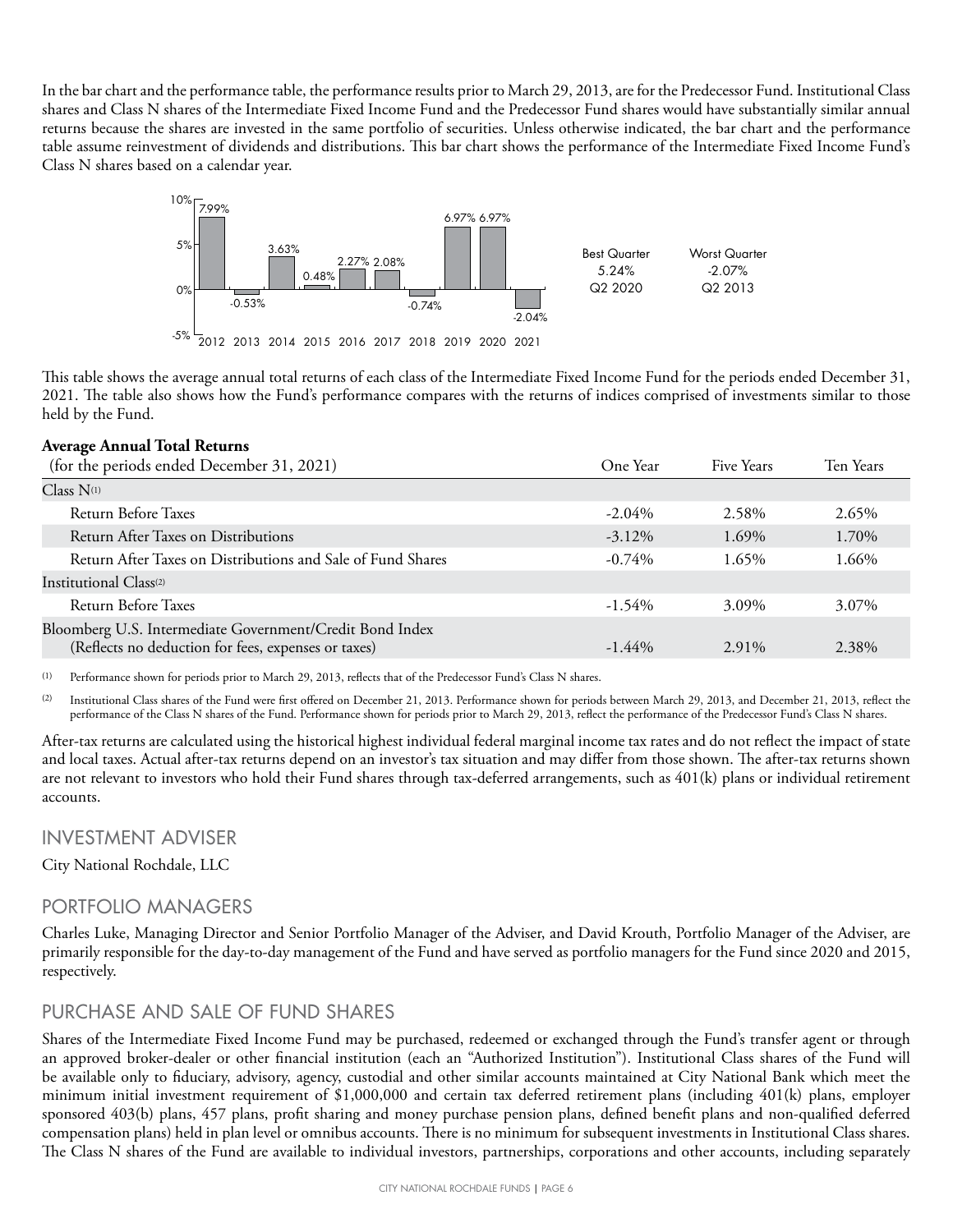managed accounts advised by the Adviser, and certain tax-deferred retirement plans (including 401(k) plans, employer-sponsored 403(b) plans, 457 plans, profit sharing and money purchase pension plans, defined benefit plans and non-qualified deferred compensation plans) held in plan level or omnibus accounts. There are no minimum purchase or minimum shareholder account balance requirements for Class N shares of the Fund; however, you will have to comply with any purchase and account balance minimums of your Authorized Institution. The Fund may require each Authorized Institution to meet certain aggregate investment levels before it may open an account with the Fund on behalf of its customers. Contact your Authorized Institution for more information.

The shares of the Intermediate Fixed Income Fund are redeemable on any day that the NYSE is open for business. Contact the Fund's transfer agent at 1-866-209-1967 or your Authorized Institution for instructions on how you may redeem or exchange shares of the Fund. Your Authorized Institution may charge a fee for its services, in addition to the fees charged by the Fund.

#### TAX INFORMATION

The Intermediate Fixed Income Fund intends to make distributions that may be taxed as ordinary income or capital gains.

Supplemental tax reporting information concerning the City National Rochdale Funds is posted online at www.citynationalrochdalefunds.com under the "Important Tax Information" tab.

#### PAYMENTS TO BROKER-DEALERS AND OTHER FINANCIAL INTERMEDIARIES

If you purchase the Intermediate Fixed Income Fund through a broker-dealer or other financial intermediary (such as a bank), the Fund and its related companies may pay the intermediary for the sale of Fund shares and related services. These payments may create a conflict of interest by influencing the broker-dealer or other intermediary and your salesperson to recommend the Fund over another investment. Ask your salesperson or visit your financial intermediary's web site for more information.